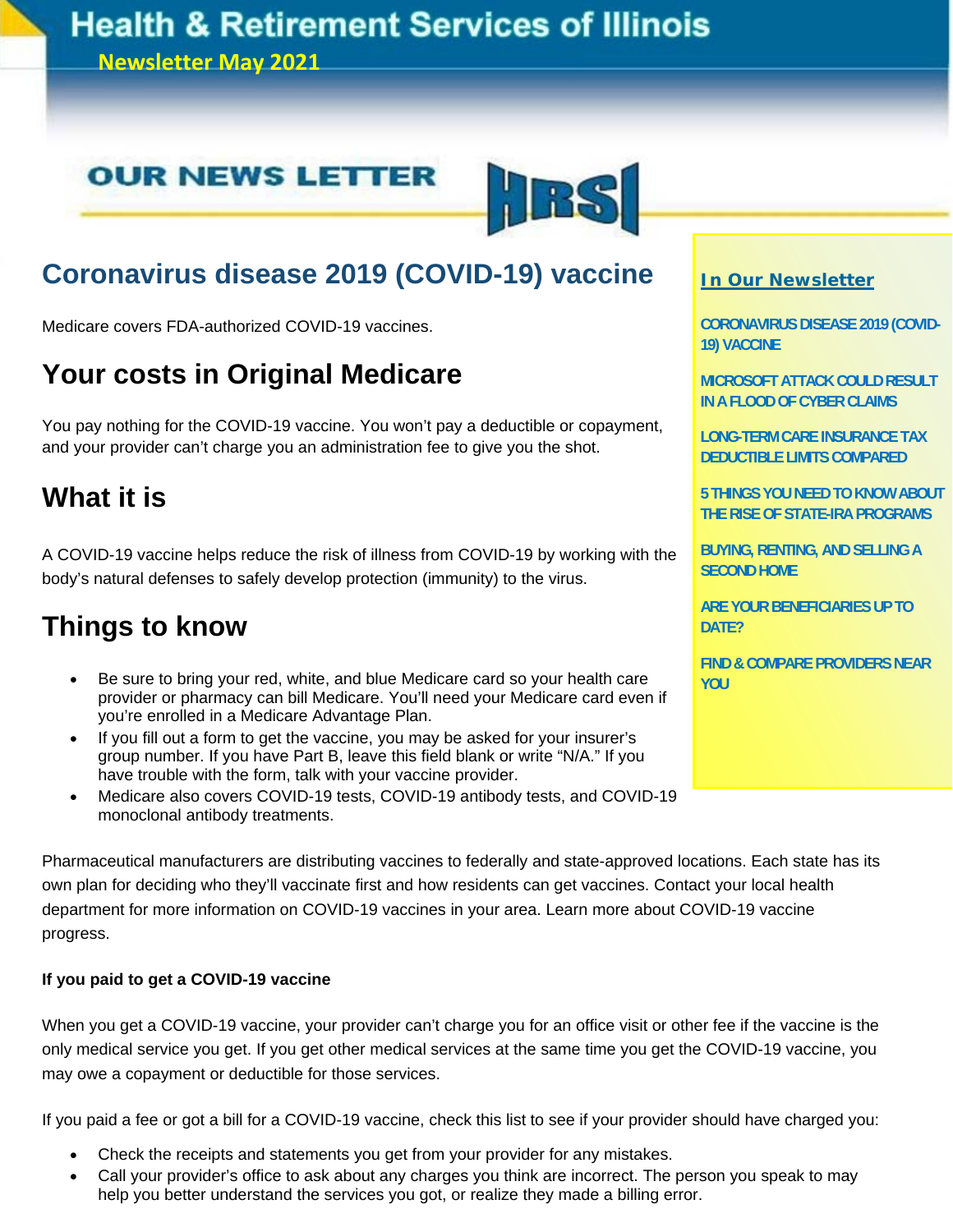- If you have Original Medicare, review your "Medicare Summary Notice" for errors. Report anything suspicious to Medicare by calling 1-800-MEDICARE (1-800-633-4227).
- If you have other coverage like a Medicare Advantage Plan, review your "Explanation of Benefits." Report anything suspicious to your insurer.

If you think your provider incorrectly charged you for the COVID-19 vaccine, ask them for a refund. If you think your provider charged you for an office visit or other fee, but the only service you got was a COVID-19 vaccine, report them to the Office of the Inspector General, U.S. Department of Health and Human Services by calling 1-800-HHS-TIPS or visiting TIPS.HHS.GOV.

**Be alert for scammers trying to steal your Medicare Number.** Medicare covers the vaccine at no cost to you**,** so if anyone asks you for your Medicare Number to get access to the vaccine, you can bet it's a scam.

Here's what to know:

I

- You can't pay to put your name on a list to get the vaccine.
- You can't pay to get access to a vaccine.
- Don't share your personal or financial information if someone calls, texts, or emails you promising access to the vaccine for a fee.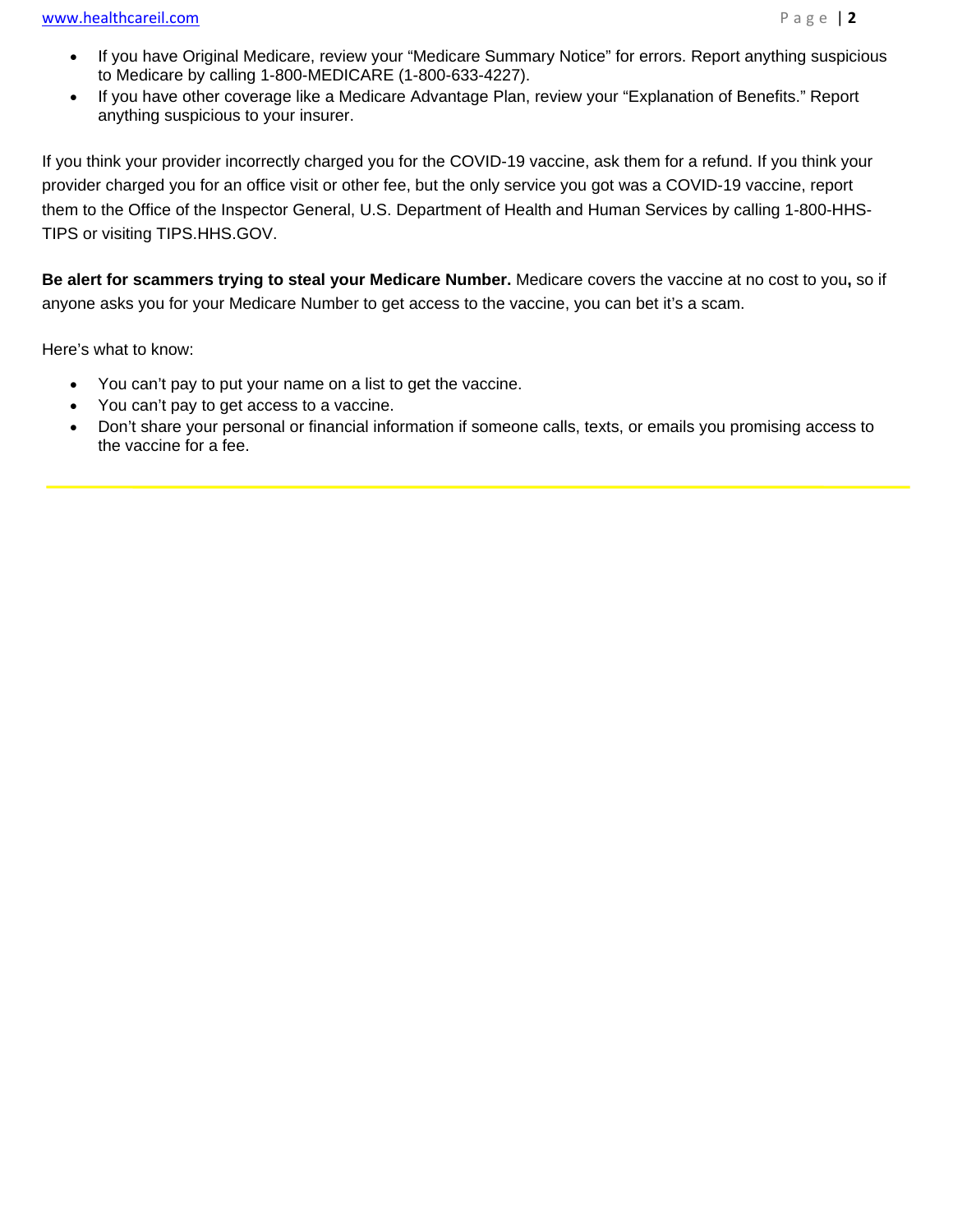## **Microsoft attack could result in a flood of cyber claims**

by Ryan Smith 29 Mar 2021

Cyber analytics specialist CyberCube is warning the insurance industry of the potential for a large volume of claims related to cyberattacks on the servers running Microsoft's email services.

Tens of thousands of Microsoft Exchange servers in businesses and organizations around the globe may have been infected during a series of attacks that commenced at the beginning of the year, according to a new report from CyberCube. Businesses in North America are more at risk than those in Europe, but large to medium-sized businesses around the world are vulnerable.

US organizations are more likely to have been using the compromised Microsoft Exchange servers, as are larger businesses, the report found. Germany, Africa, the Middle East, and Australasia were also identified as high-risk regions. Many smaller companies weren't affected by the attacks, as they opted to use cloud-based email systems, which weren't targeted.

The attacks, which are believed to have been carried out by Chinese state-sponsored hackers, exploited vulnerabilities in Microsoft Exchange servers to allow malicious code to be placed on them. The code can be used for ransomware, espionage, or redirecting system resources to mine for cryptocurrency on behalf of the criminals.

CyberCube's report concluded that the insurance and reinsurance industries are "likely to see a long-tail of attritional claims resulting from this attack."

 "The insurance industry is only just beginning to understand the scope of possible damage," said report co-author William Altman, cybersecurity consultant at CyberCube. "It is too early to calculate potential losses from the theft of a corporation's intellectual property. These kinds of data breaches could have delayed – but long-lasting – impacts on commercial competitiveness. An accumulation of loss could result in multiple – in theory, tens of thousands – of companies making insurance claims to cover investigation, legal, business interruption and possible regulatory fines. There is still the ongoing possibility that even more attackers will launch ransomware or other types of destructive cyberattacks."

CyberCube, using data from more than 20 million companies worldwide, has produced heat maps for the insurance industry to identify regions and industries most at risk. In addition to North American and larger businesses, firms using legacy Microsoft Exchange servers are especially vulnerable, as is the public sector.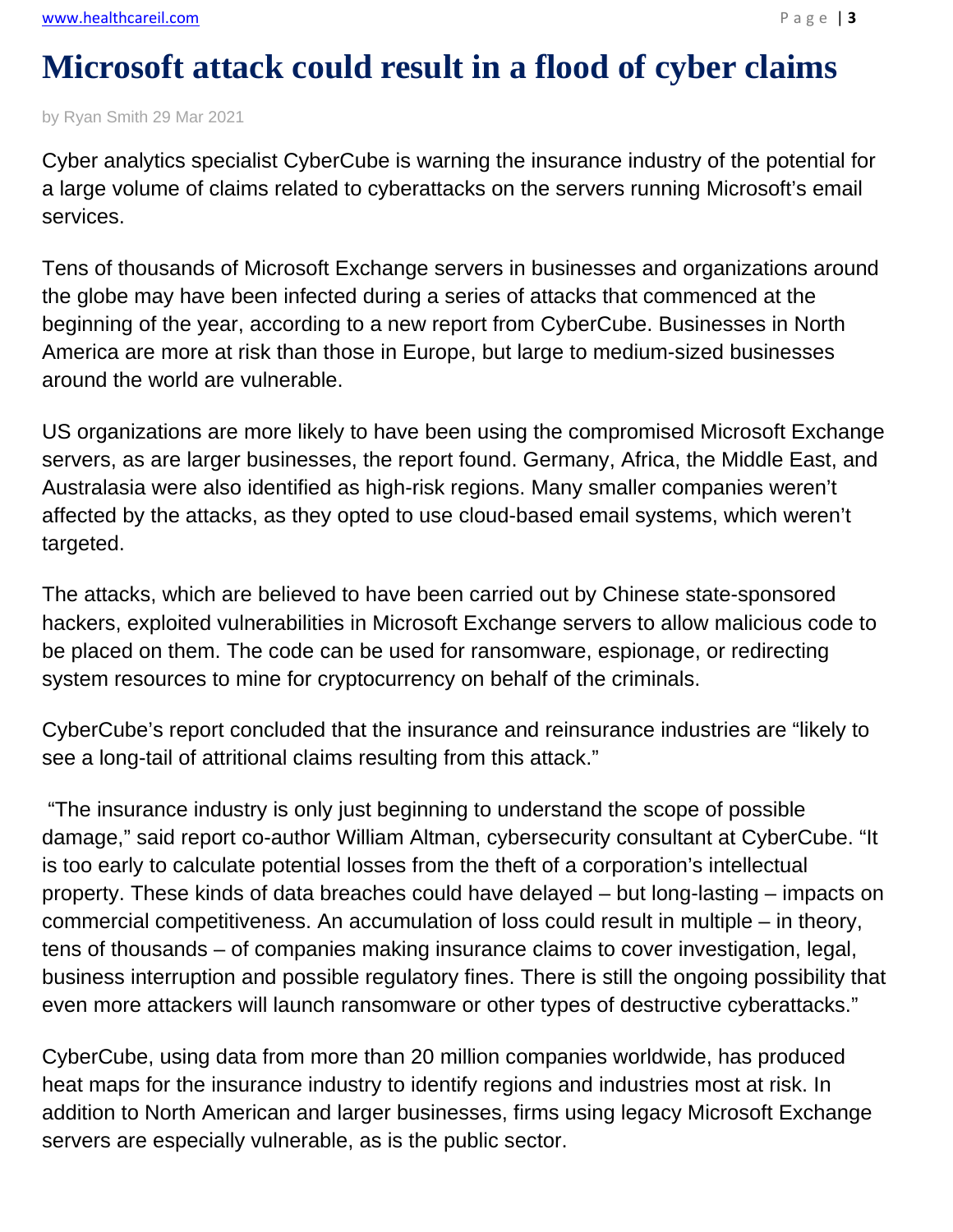ī

Researchers believe that 10 different "advanced persistent threat actors" across the globe are actively exploiting the code used in the attacks, CyberCube said.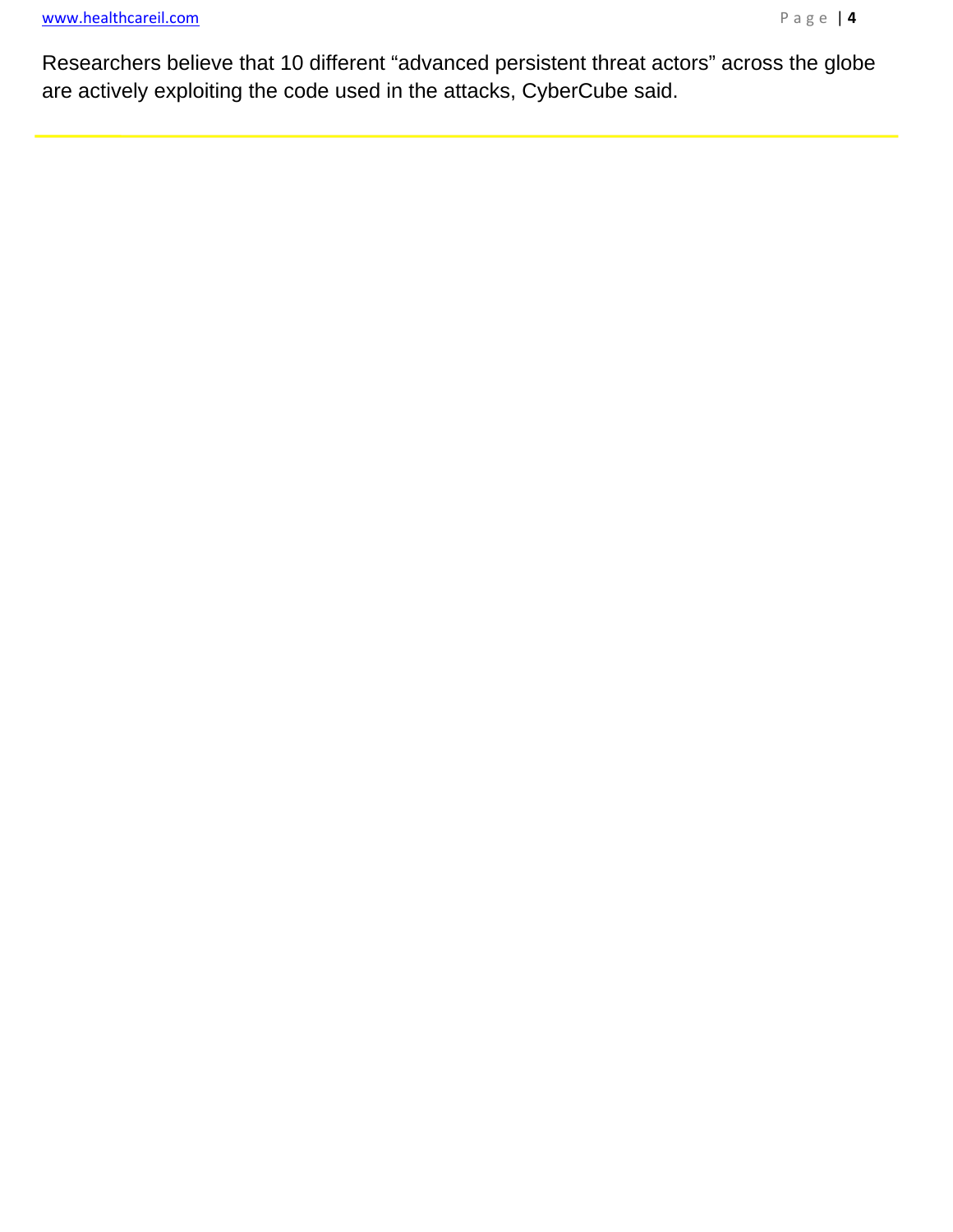l,

Individuals often overlook the potential tax saving benefits available to those purchasing long-term care insurance according to the American Association for Long-Term Care Insurance (AALTCI).

"There can be significant tax-saving benefits available if you understand the rules and the limits," explains Jesse Slome, director of the long-term care insurance organization. "The tax deductibility generally is not a benefit when one applies for this coverage but in later years, typically after retirement, the tax deductibility can be of enormous value."

Premiums paid for most traditional long-term care insurance policies count towards meeting deductible limits for medical and health-related expenses. "Today, linked-benefit products, life insurance policies that offer a potential long-term care benefit may offer some similar benefits."

The Association has just posted a webpage showing actual tax-deductible benefits for linked-benefit as well as traditional long-term care insurance policies. "Some linked benefit products offer no benefit," Slome notes. "With others a portion of the premium paid may count towards the tax deductible limits."

According to the examples, a couple who are both age 60, could each buy coverage that would pay \$162,000 of benefits when care is needed. The yearly combined cost for coverage would be approximately \$2,572. "The full amount of the premium paid would count towards the medical tax deductible limits," Slome explains. "After retirement, many seniors find they are more likely to qualify for medical-related deductions and that's when the tax deductibility of LTC premiums is a significant value."

By comparison, the examples looked at three different hybrid or linked benefit products. "For one company's product, none of the premium would be deductible," Slome points out. "A second company offers a policy with a 10-pay premium costing \$17,510 each year for the next 10 years. Of that amount, some \$1,627 would count towards the tax deductible limit amount."

"A good long-term care insurance specialist can help compare policy costs and explain what portion may be tax deductible," Slome advises. "That's your best route to getting this important protection."

The American Association for Long-Term Care Insurance (AALTCI) advocates for the importance of planning and supports insurance professionals who market both traditional and hybrid LTC solutions. To obtain long-term care insurance costs call the organization at 818-597-3227 or visit their website at www.aaltci.org.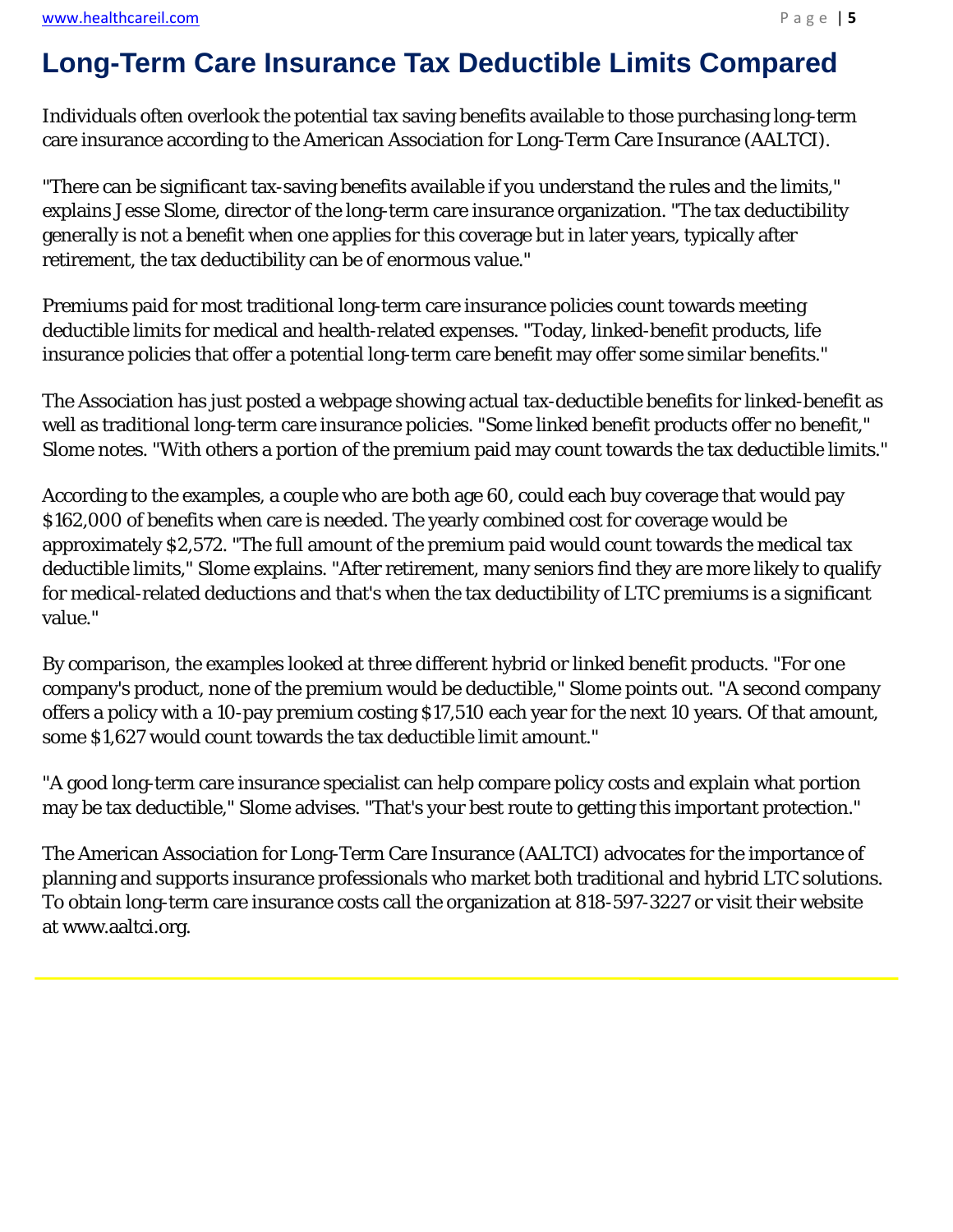## **5 Things You Need To Know About The Rise Of State-IRA Programs**

**By Amie Agamata**

As advisors, we're often speaking with our clients about the importance of saving for retirement. We change clients' lives through financial planning and helping them understand why putting money aside for their future is critical.

However, many Americans tend to have a difficult time saving a proper amount for retirement. The Federal Reserve reported that nearly 25% of Americans have no retirement savings and about 44% of those still in the workforce believe they're not on track for retirement.

A main reason why Americans aren't saving is because roughly 55 million of them don't have access to a 401(k) plan at work. While there are alternative solutions like Individual Retirement Accounts, most without access to an employer-sponsored retirement plan do not properly prioritize saving for retirement which leads to procrastination and/or no action being taken.

The realization that most Americans aren't ready for retirement has caused many states across our country to take initiative to help increase retirement plan access and savings by implementing staterun programs.

Twelve states and one city have started taking action into their own hands: California, Colorado, Connecticut, Illinois, Maryland, Massachusetts, New Jersey, New Mexico, New York, Oregon, Seattle, WA, Washington, and Vermont.

California, Colorado, Connecticut, Illinois, Maryland, New Jersey, Oregon, and Seattle, WA have enacted automatic IRAs while the other states' programs are voluntary.

Here are 5 things you need to know about the rise of state-IRA programs across the U.S.:

**1) Employers who currently do not offer a qualified plan to their employees may be required to participate in the state-IRA program.** Each state's requirements and implementation timeline are a little bit different. Illinois was one of the first states to implement their Secure Choice plan and it only affects employers with 25 or more employees who have operated in the state for two years. Some states like California are currently phasing in the state-IRA program based on the number of employees. For example, employers with 50 or more employees will be required to sign up for CalSavers by June 30, 2021, and then employers with five or more employees will be phased in by June 2022. Maryland\$aves will affect all employers who have been in business for two years regardless of the number of employees.

**2) Employees must opt out if they don't want to participate.** All the state-IRA programs to date are using behavioral finance to drive successful outcomes through the automatic enrollment feature. This means that employees must complete and submit an opt out form if they don't want to save. Those who don't do anything will automatically be enrolled. In California, 7.5 million workers will be automatically enrolled at 5% unless they opt out of CalSavers. This is the same inertia used in many 401(k) plans to increase participation rates and savings habits. Some states have also added the automatic re-en rollment and/or automatic escalation feature. For example, OregonSaves default contribution rate is 5% with an automatic annual increase of 1% in January each year until a maximum of 10% is reached.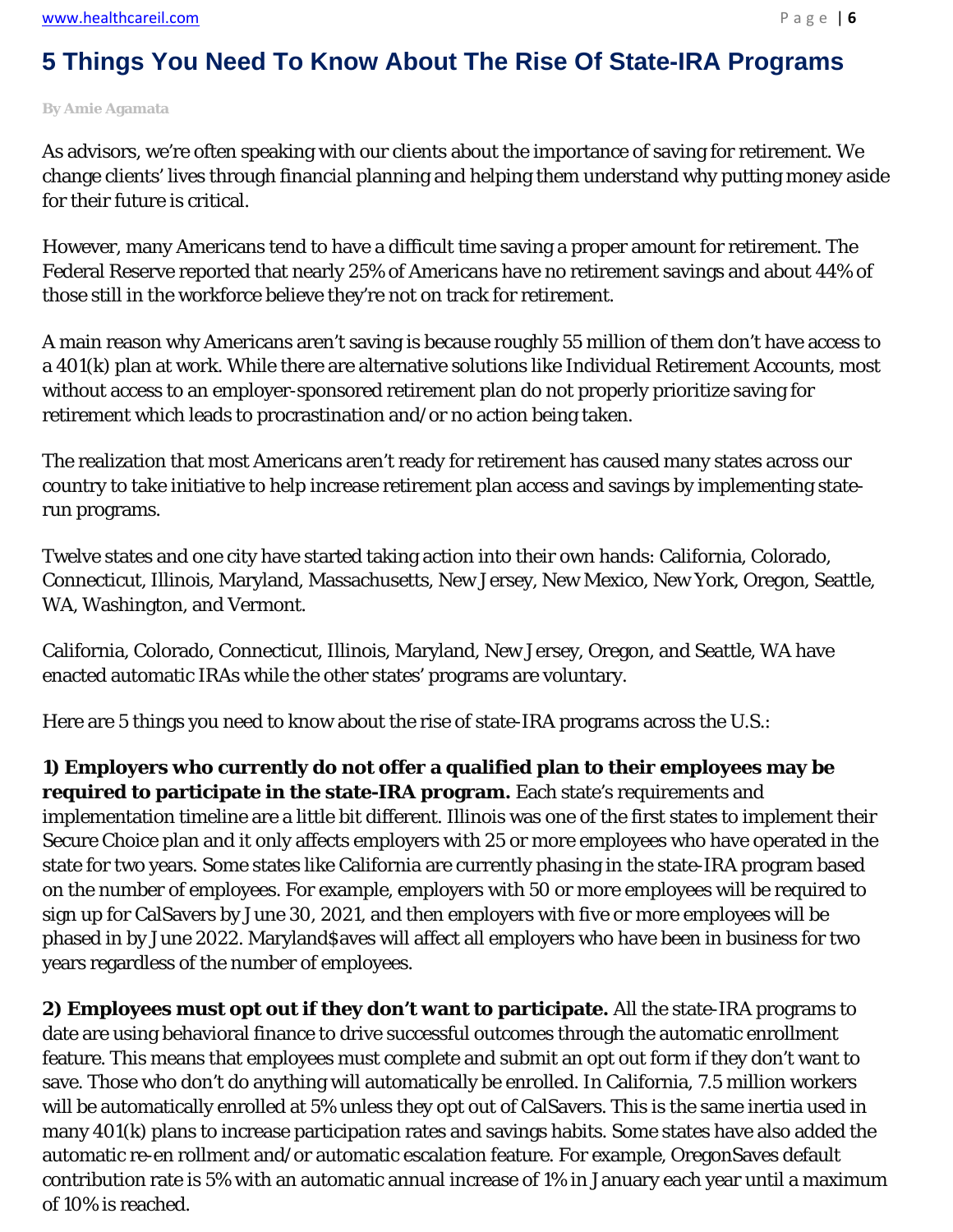l,

### **3) Employees are responsible to monitor their own annual contributions across all**

**IRAs.** All the state-IRA programs are subject to the same rules as normal IRAs. That means if an employee is already contributing to an IRA outside of the state-run program then that individual must ensure they don't contribute more than the maximum amount. This year, the maximum contribution to all IRAs is \$6,000 (\$7,000 if you're over the age of 50). Some state-IRAs like California and Illinois are set up as Roth IRAs. Employees not the employer are responsible for determining if they're eligible to contribute to a Roth IRA or not.

### **4) Employers may face penalties for noncompliance and/or failure to remit**

**payments.** It's important for employers to understand their state's requirements and implementation timeline because it may become expensive if they don't comply. Some states might give warnings while others may not be as forgiving if employers don't enroll employees by the state's deadline or fail to remit contributions to the program on time. States may impose penalties for non-compliance generally range from \$100 to \$750 per eligible employee. It's important to note that some states that didn't originally charge fines recently implemented a penalty system. Oregon as an example now caps fines at \$5,000 per year per employer.

**5) Employers cannot make contributions.** Unlike qualified plans, employers won't be able to help employees save for retirement through the state-IRA programs. Employers that may want to reward employees through retirement savings might consider setting up a qualified plan. Keep in mind if an employer sets up a 401(k) plan in the future, participants cannot rollover Roth IRAs into the Roth 401(k) plans under current regulations.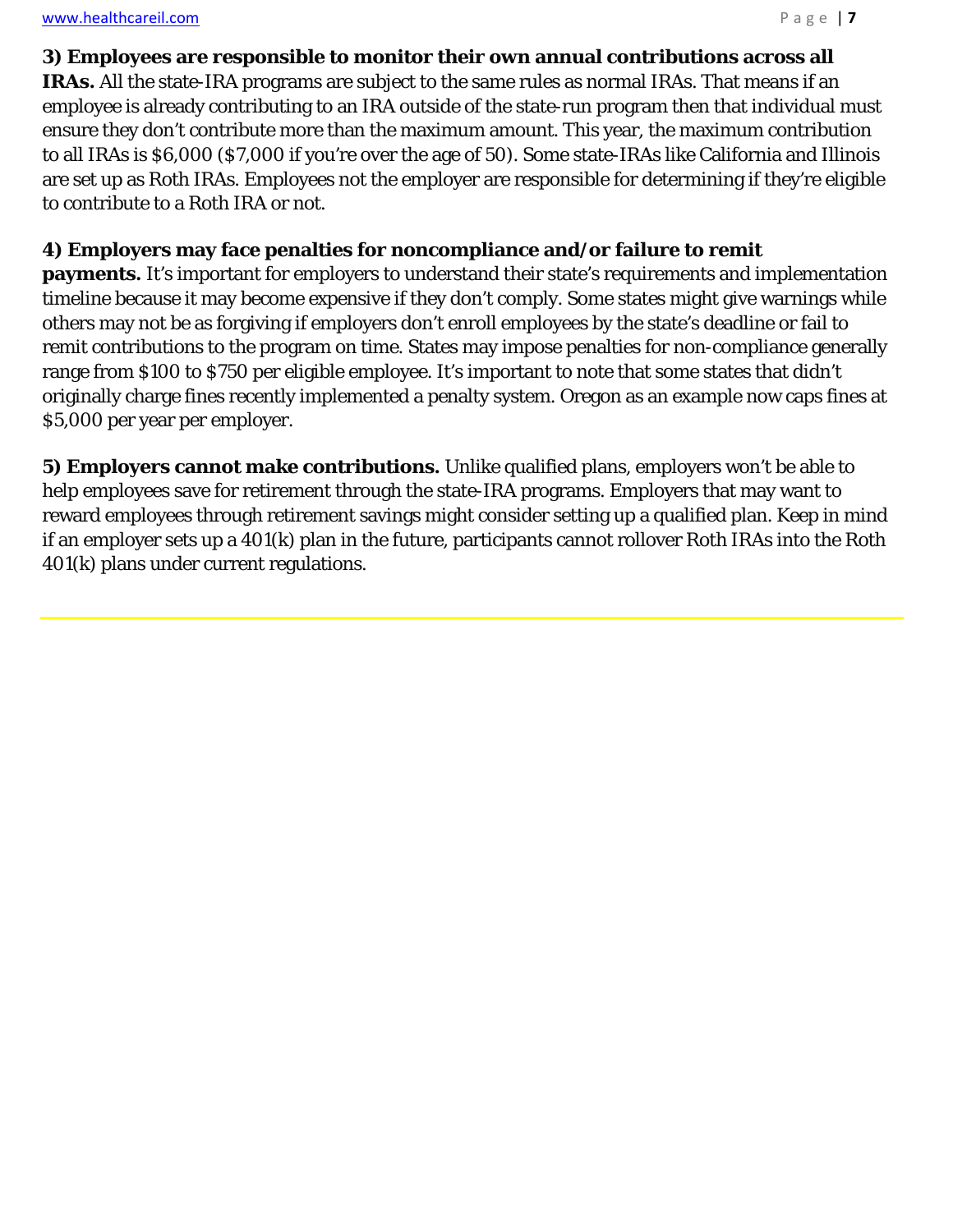# **Buying, Renting, and Selling a Second Home**

In the market for a second home? You're not alone. Low interest rates and the COVID-19 pandemic have sparked a buying boom in second homes—whether to serve as a personal getaway or to generate rental income—according to data from the National Association of Realtors.1

However you utilize a second home, it's a substantial investment—one that's subject to different rules than your primary residence. "Whether or not you're using it for rental income, a second home comes with its own set of financial considerations," says Hayden Adams, CPA and director of tax and financial planning at the Schwab Center for Financial Research.

Here, then, are the factors to consider when buying, renting, and selling a second home.

## **Buying**

Once you've found the right home for your needs, it's time to figure out how to pay for it. "Paying in cash is one option, though in a low-interest-rate environment that money might be put to better use in the market," says Ken Szymanski, a managing director at Charles Schwab Banking & Trust Services.

If instead you decide to borrow to fund your second home or investment property, there are

several financing options open to you, including:

 **A traditional mortgage:** The most popular types include fixed-rate loans—typically for 15 or 30 years (generally speaking, the shorter the loan, the lower the interest rate)—and adjustable-rate mortgages (ARMs), whose interest rates reset after a fixed period of time and adjust in response to prevailing market rates. Jumbo loans—or those that exceed \$548,250 in most counties in the United States—may require heftier down payments and have higher interest rates, closing costs, and fees. Under the Tax Cuts and Jobs Act of 2017, you can deduct the interest on up to \$750,000 worth of such loans (married couples who file separately can deduct up to \$375,000 each). Note that for homes bought before Dec. 16, 2017, you can apply the higher limit of \$1 million (or \$500,000 for married couples filing separately) for interest deductions.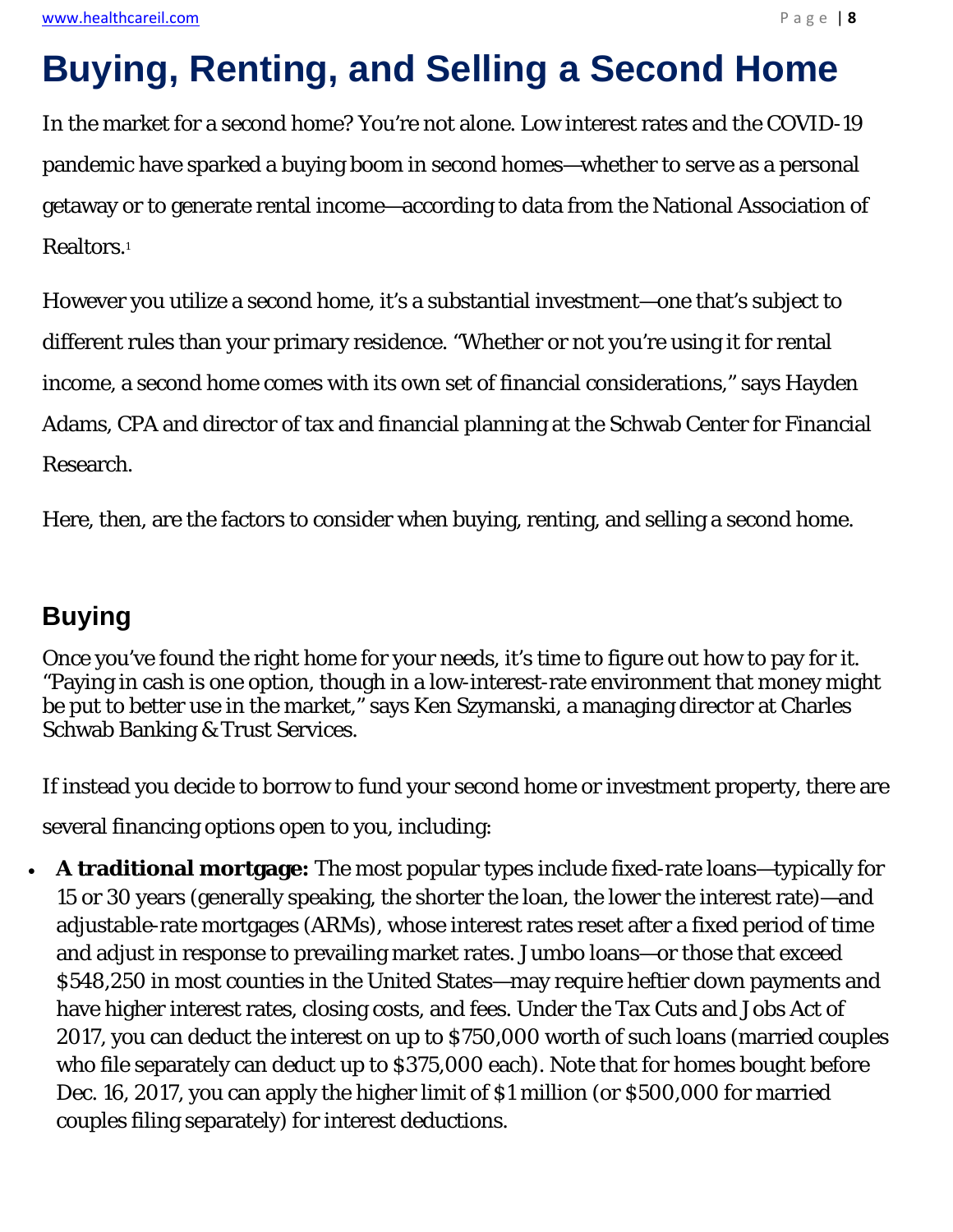www.healthcareil.com **Page | 9** 

- **A home equity line of credit (HELOC):** A HELOC allows you to borrow against the equity in your existing residence—and the interest may be deductible if the funds are used to purchase, build, or substantially renovate a primary or secondary residence, up to the limits mentioned previously.
- **A cash-out refinance:** This refi approach replaces your existing mortgage with one that carries a larger balance. The difference between the two loans is distributed as cash, which can be especially useful if you have house-related expenses over and above the new property's purchase price.
- **Securities-based lending:** A non-purpose\* line of credit from a bank can allow you to borrow against the value of your non-retirement assets while helping to keep your investment strategy on track (see "Another way to borrow," below).

However you choose to finance your purchase, do your homework to understand the

considerations and risks involved in obtaining a second home. Chief among them:

- **Additional debt:** Taking on new debt could impact your cash flow and savings plan.
- **Bigger down payment:** Lenders may require a larger down payment on a second home, in which case you'll need to consider how to come up with the money without putting your other investments at risk.

Finally, be realistic about expenses. Beyond the purchase price, there are an array of ongoing costs, including repairs, utilities, and possibly homeowners' association fees. A good starting point is to calculate what you're paying monthly for the upkeep on your current residence and assume a similar outlay for your second home.

Also, note that many popular vacation spots, particularly in coastal communities, are at increased risk of flooding, wildfires, and other weather-related events, so make sure you're adequately insured and at a price that makes sense.

## **Renting**

You also need to decide up front whether you'll rent out your second home, be it occasionally or on an ongoing basis.

A rental property can provide not only income but also potential tax benefits. For example, you may be able to deduct certain expenses, such as depreciation, from your annual rental income.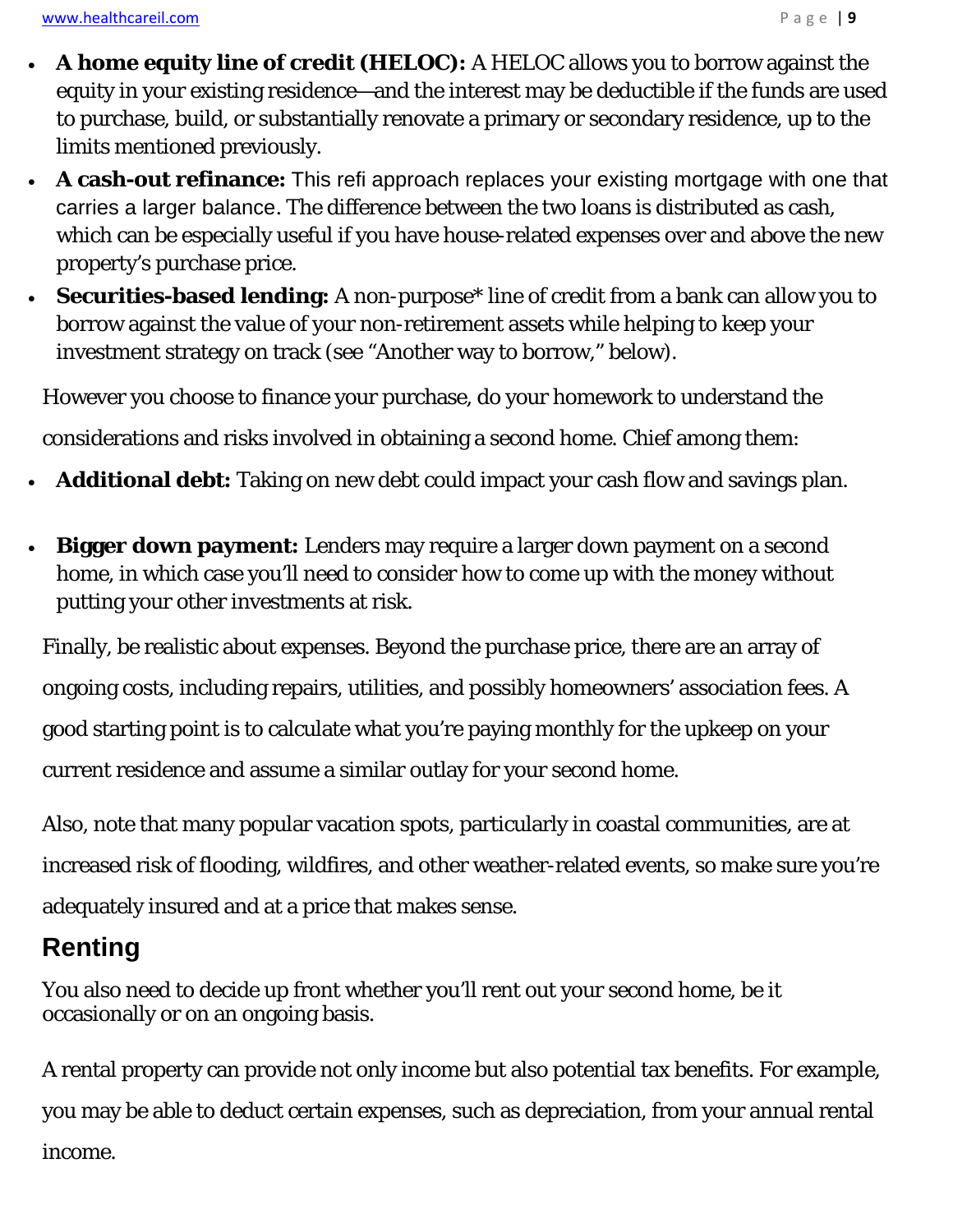Keep in mind, however, that you'll likely face a host of tax obligations as well. Apart from property taxes, any rental income could potentially push you into a higher tax bracket. Also, if you use a second home as both a rental property *and* for extended personal use, you may not be eligible for all the deductions a rental property alone would provide. A tax advisor can help you maximize the available deductions while helping you fulfill your tax obligations. "Some people think of a rental property as a hobby, but it's not—it's a business," Hayden says. "That's certainly how the IRS sees it, and that's how you should see it, too."

Another question to tackle in advance: How will you interact with renters? Some owners take a hands-on approach to everything from collecting rent to making repairs, while others hire handymen and even full-service property managers who can find suitable renters, help refurbish the property between tenants, and do everything in between. Such white-glove service comes at a cost, but it can be especially helpful with a property in a distant locale.

Also be sure to check with a real estate agent and/or your homeowners' association regarding local rental rules. These can vary by municipality and even by neighborhood and are evolving rapidly in response to the rise of vacation rentals through companies such as Airbnb. In New York City, for example, you cannot rent out an entire apartment or home to visitors for fewer than 30 days, even if you own or live in the building.

Owners should also strongly consider setting aside emergency funds to avoid selling securities in a down market to pay for any unexpected expenses.

Finally, Hayden urges those planning to rent out a second home to treat it as a separate business entity. "If your rental isn't structured properly, any renter who brings a lawsuit could potentially take your car, house, or hard-earned savings," he says. For example, registering a business as a limited liability company (LLC) can help protect your assets in the event you're sued—as can liability insurance.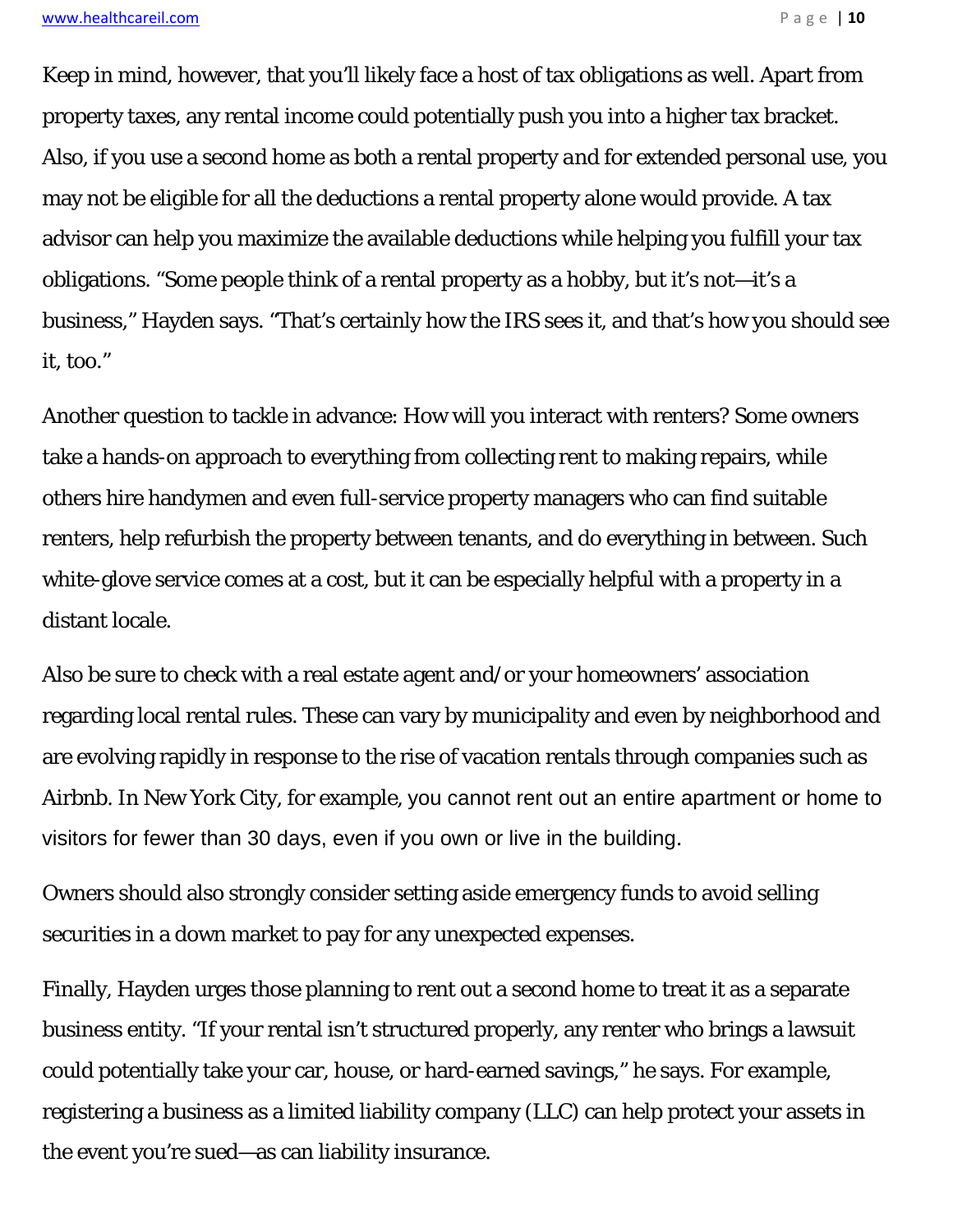## **Selling**

Once it comes time to sell a property, it's a good idea to meet with a tax professional first.

In particular, many owners are surprised to learn that any depreciation in the value of a rental property claimed for tax purposes reduces that property's cost basis. If the property is later sold for a profit, the seller will generally owe a 25% tax on any previously claimed depreciation *before* being subject to potential capital gains taxes.

What's more, if the property has not been your primary residence for at least two of the past five years, you may not qualify for the capital gains exclusion, which allows you to shield the first \$500,000 in profit from capital gains taxes if you're married and file jointly (\$250,000 if you're a single filer). The rules surrounding the capital gains exclusion can be complex, so it's best to check with an accountant before attempting to claim this exclusion for rental properties, in particular.

Another potential option to discuss with a tax advisor is a 1031 like-kind exchange, which allows you to roll the proceeds from one rental property directly into another, thereby deferring any capital gains taxes until the second property is sold. A 1031 like-kind exchange can be done multiple times, potentially deferring for many years the taxation of any capital gains.

## **"A team effort"**

Buying a second home involves a lot of work, not only in advance of buying but throughout the rental process and eventual sale. Finding a reliable team of professionals—an accountant, an attorney, a real estate agent, and possibly a property manager—can help. "More so even than your primary residence, successful second-home ownership is a team effort," says Hayden.

And of course an experienced financial advisor or wealth strategist can help you to realize your dream of second-home ownership to begin with.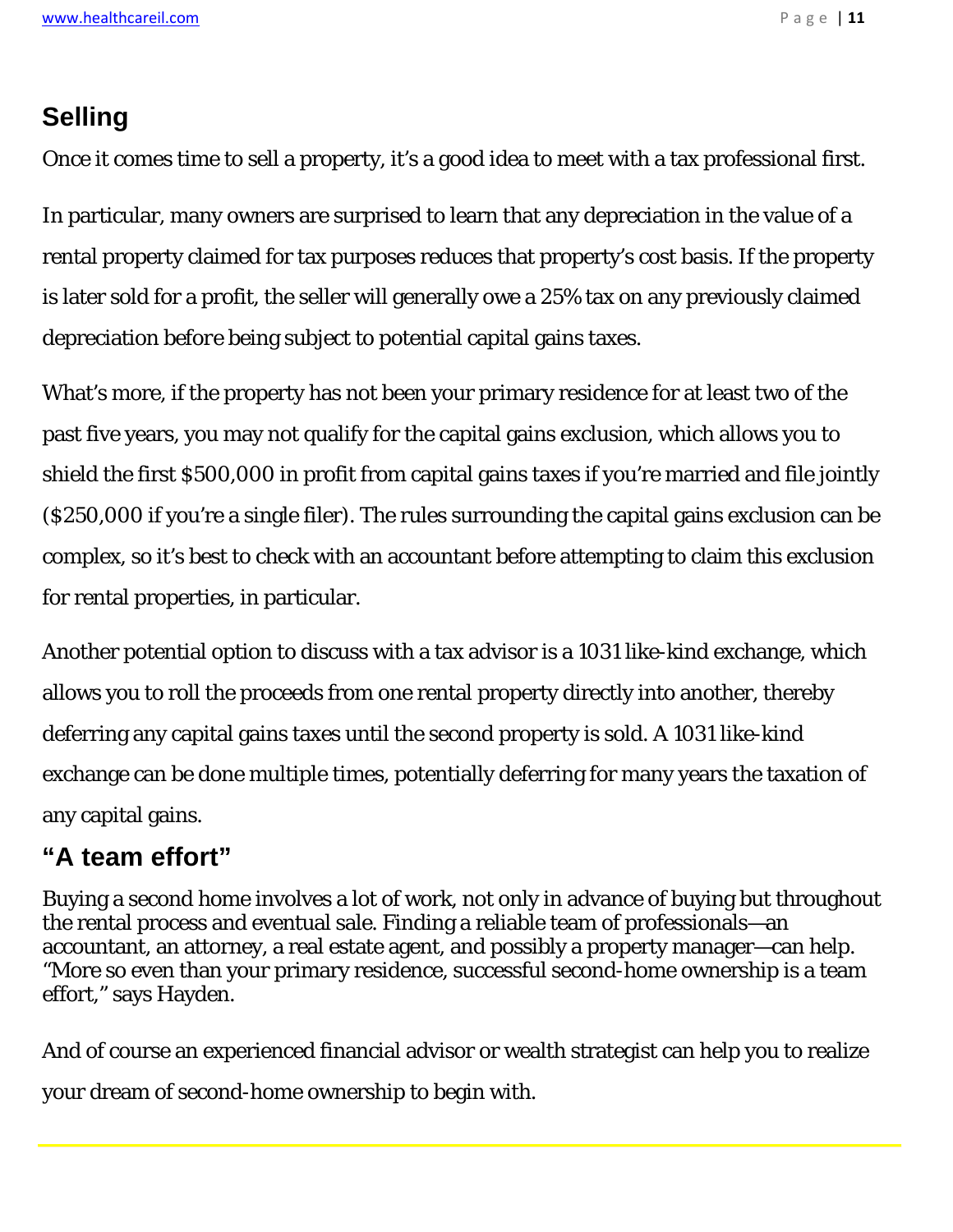# **Are Your Beneficiaries Up to Date?**

Designating beneficiaries on your investment accounts can easily slip to the bottom of your to-do list. But this task shouldn't be forgotten. It can help protect a sizeable portion of your estate and ensure that your assets go to the right people once you pass away.

Here's why beneficiary designations should play an essential role in your estate plan:

- **They're powerful.** You can specify who should inherit your retirement and life insurance assets without making adjustments to your will or trusts. In fact, these designations take precedence over wills and trusts in most cases.
- **They're virtually probate-proof.** Because these designations generally supersede will and trust instructions, they circumvent the probate process and ensure that assets can be transferred to heirs without delay. However, if a designated beneficiary predeceases the owner and there is no contingent beneficiary, probate will likely be required.
- **They're simple.** Many institutions offer the convenience of updating these beneficiary designations by paper or online.

And here's when you should consider making updates to your designations:

- **Family changes.** Marriage, divorce, the birth of a child or grandchild, the loss of a spouse or child—all these events can prompt a change in beneficiary decisions. Keeping your beneficiaries up to date ensures that you don't inadvertently leave money to the wrong people or leave a loved one out of your plan. Just in case a designated beneficiary predeceases you, making a "per stirpes" distribution election can allow the beneficiary's children to inherit their share.
- **Money moves.** If you recently rolled over a 401(k) from a former employer or transferred an existing IRA to a new financial firm, your beneficiary designations won't transfer over with your assets. Make sure you take the time to specify them again.

Finally, make sure you coordinate beneficiary designations with your overall estate plan.

Talk with an attorney for specific advice if you need more help.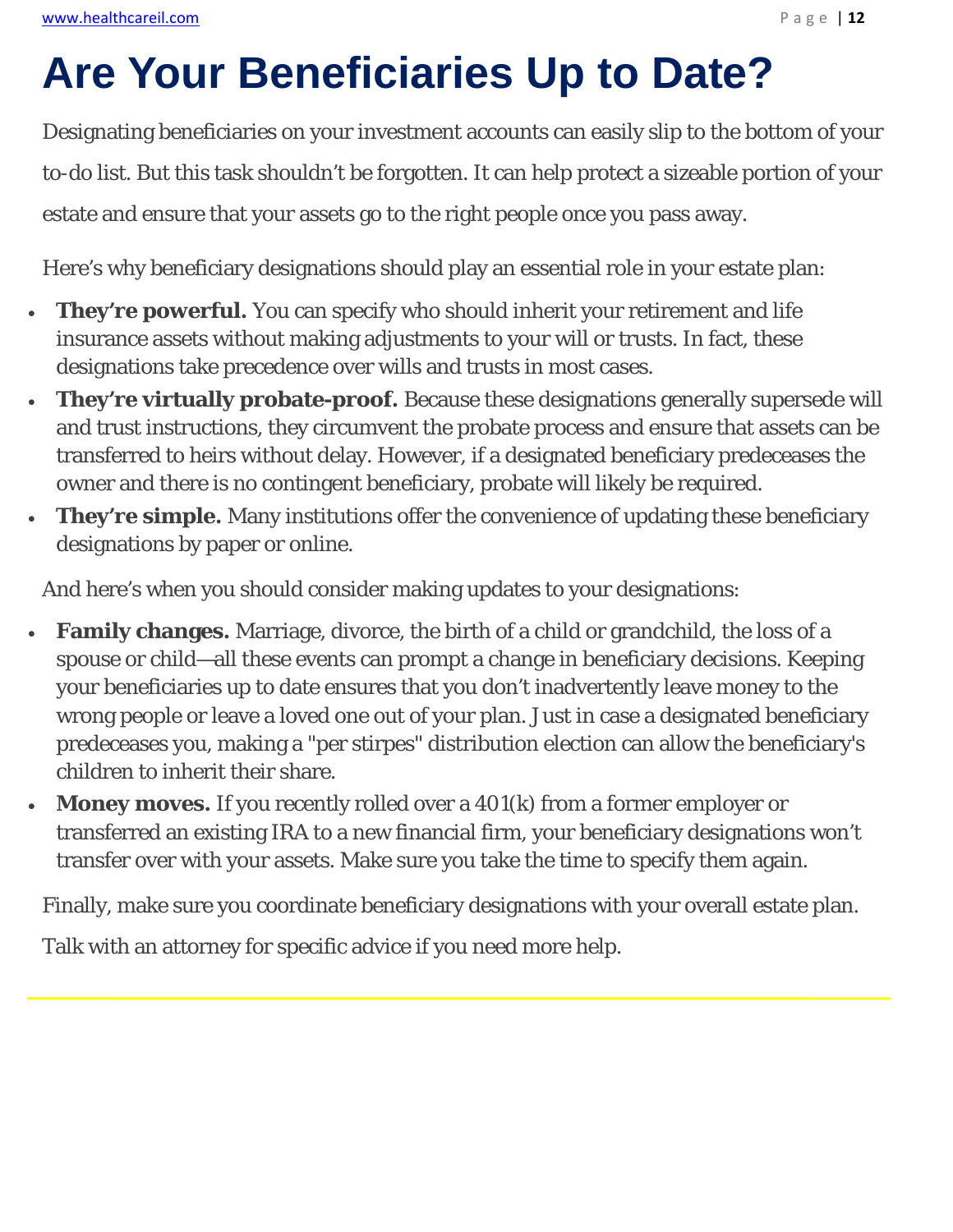# **Find & compare providers near you**

Whether you're looking for a new doctor or information on your current clinician, it's easy to **compare doctors and clinicians** to get the information that's important to you.

#### **At Medicare.gov, you can:**

l,

- **Identify doctors and clinicians who accept Medicare-approved payment amounts** (so you pay less out-of-pocket).
- **Get more information about your doctor** like contact information, practice locations, specialty, hospital affiliation, and more.

You can also search and compare other services — like hospitals, nursing homes, and home health services — all in one place at **Medicare.gov.**